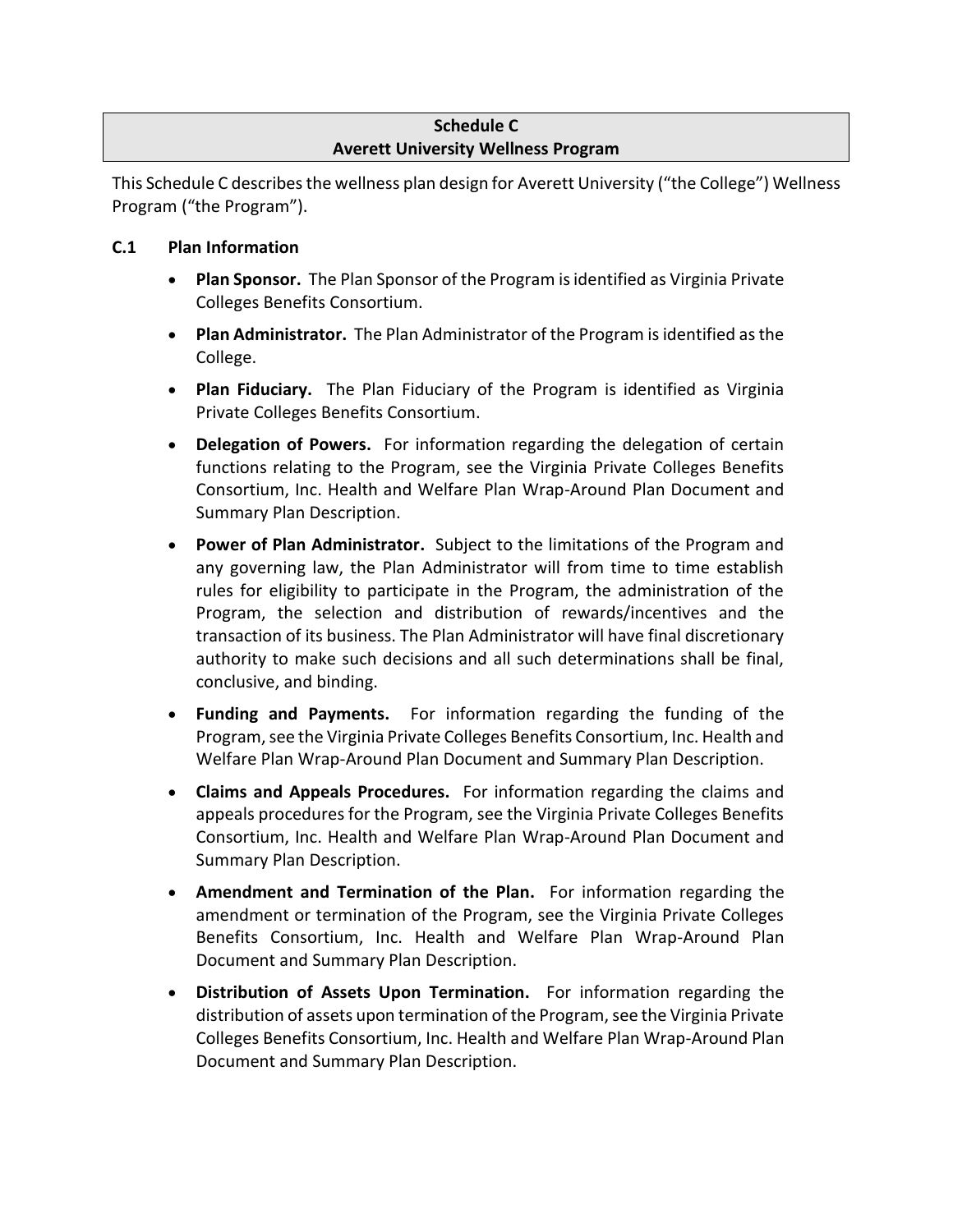### **C.2 General Program Design**

- The College offers a Wellness Program, an arrangement that promotes health and disease prevention.
- The Program coordinates with the group health plan.
- The Program is participatory only in that it does not provide a reward and does not condition eligibility for a reward on a participant's satisfaction of a standard related to a health factor.

### **C.3 Eligibility**

- In order to be eligible to participate in the Program, employees must be enrolled in the College's group health plan.
- Dependents of participating employees are eligible to participate in the Program.

### **C.4 Rewards and Incentives**

Eligible participants may qualify for an incentive/reward at least once per year.

The following types of rewards/incentives are provided to participants in the Program (including but not limited to):

- Gift cards/certificates, etc.
- Group health plan premium reduction in the amount of \$20.00 per month for one year.

The incentive/reward does not exceed the following percentage for the plan in which the employee and dependent are enrolled: 30%.

#### **C.5 Health Information**

- A health risk assessment does need to be completed in order to qualify for an incentive (i.e., a reward or penalty) as part of the Wellness Program.
- A biometric screening does not need to be completed in order to qualify for an incentive (i.e., a reward or penalty) as part of the Wellness Program.
- Medical information provided through a third-party provider or administrator to the employer only comes in de-identified format containing only that information necessary to administer the Wellness Program (i.e., to process an incentive/reward).
- Employee medical information is kept in a separate medical file.

# **C.6 Notices**

- The College provides a notice of the existence of the Program.
- The College provides a notice regarding its reasonable alternative standards.